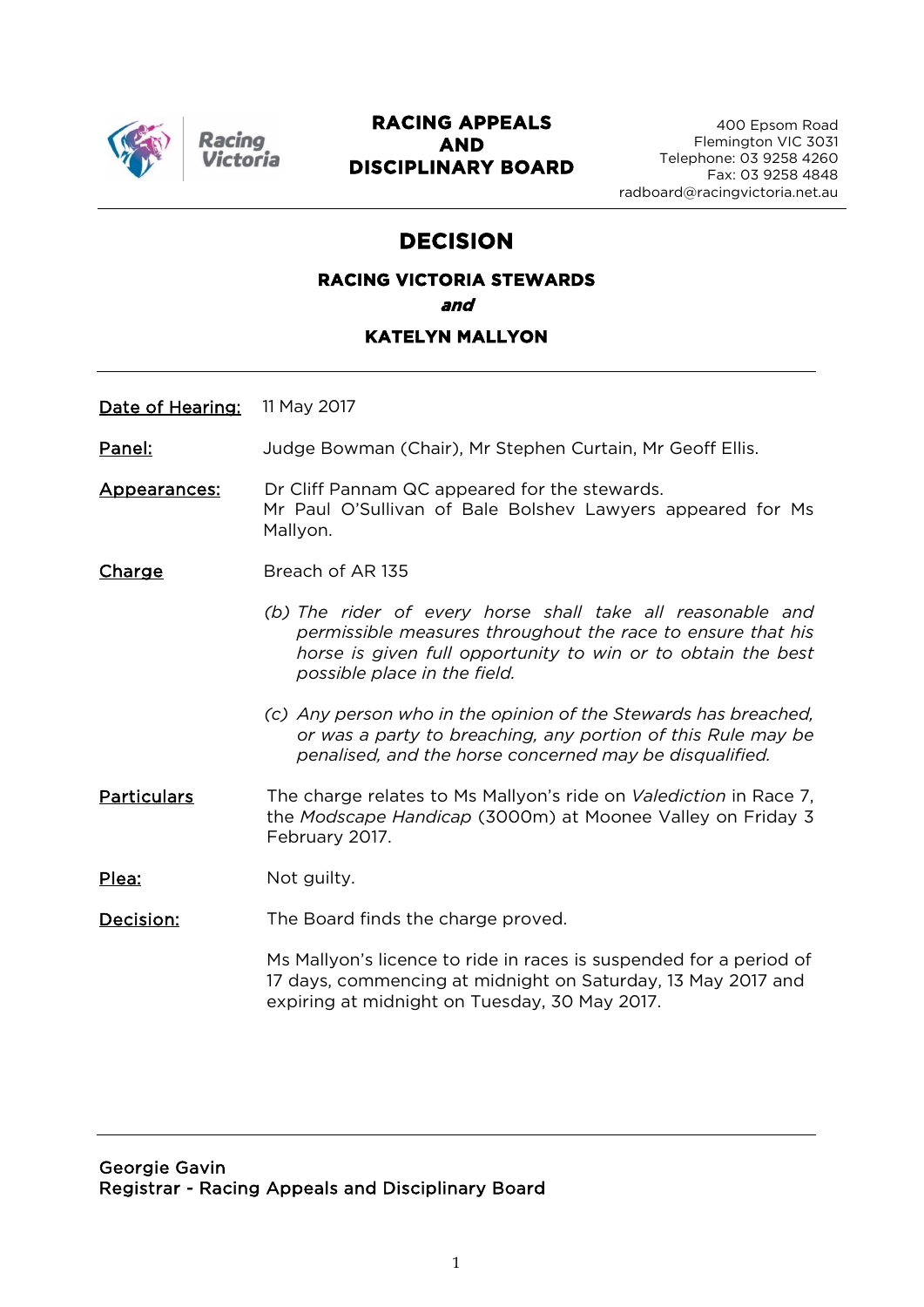# **TRANSCRIPT OF PROCEEDINGS**

#### **RACING APPEALS AND DISCIPLINARY BOARD**

\_\_\_\_\_\_\_\_\_\_\_\_\_\_\_\_\_\_\_\_\_\_\_\_\_\_\_\_\_\_\_\_\_\_\_\_\_\_\_\_\_\_\_\_\_\_\_\_\_\_\_\_\_\_\_\_\_\_\_\_\_\_\_

**HIS HONOUR JUDGE J. BOWMAN, Chairman MR S. CURTAIN MR G. ELLIS**

#### **EXTRACT OF PROCEEDINGS**

**DECISION**

#### **RACING VICTORIA STEWARDS**

**and** 

#### **KATELYN MALLYON**

#### **RACING VICTORIA CENTRE, FLEMINGTON**

#### **THURSDAY, 11 MAY 2017**

DR C.L. PANNAM QC appeared on behalf of the RVL Stewards

MR P. O'SULLIVAN of Bale Boshev Lawyers appeared on behalf of Ms K. Mallyon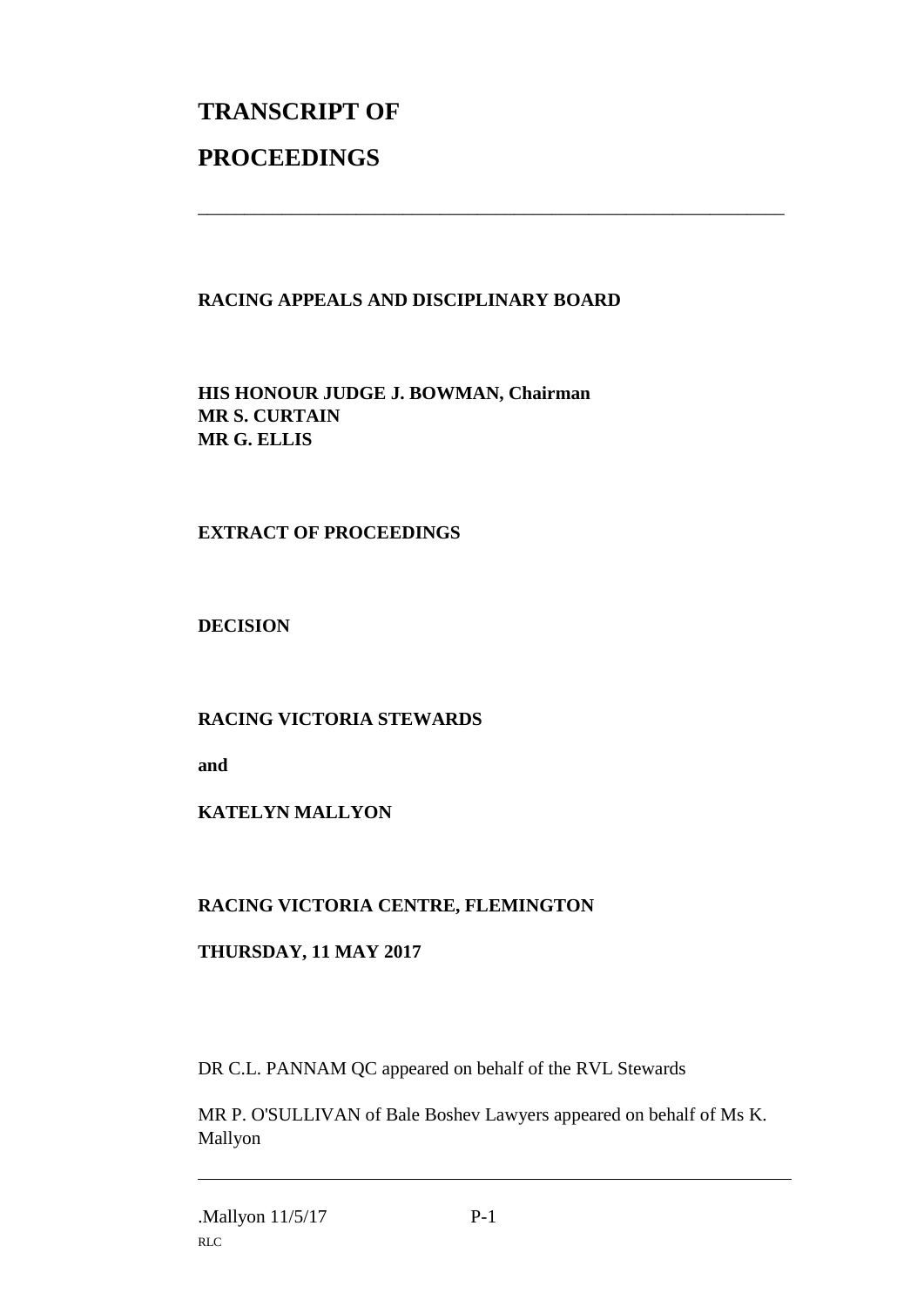CHAIRMAN: Ms Katelyn Mallyon, you have pleaded not guilty to a charge pursuant to AR 135(b). The allegations of the Stewards can be summarised as follows: in race 7 at Moonee Valley on the night of 3 February 2017, that race being over 3000 metres, and having had to ride your mount, Valediction, quite hard in order to get to the lead and withstand an early challenge for the lead by Dean Holland on Barge And Charge, at about the 1750-metre mark, you were again challenged by that horse.

Stewards allege that rather than steadying your mount and allowing Barge And Charge to lead, you did not so steady your horse but it is alleged between the 1750-metre mark and the 1500-metre mark, you continued to contest the lead and maintain an extremely fast tempo. The result, say the Stewards, is that Valediction compounded from approximately the 600-metre mark and finished 11th, beaten 53 lengths.

We have viewed the video film. It is apparent that between the 1750-metre mark and the 1500-metre mark, you resumed a duel for the lead with Dean Holland. Your horse had already had a very solid run. The result of this cut-throat battle for the lead is that your horse finished tailed off, a distant and dismal second-last. Only a horse that had been effectively pulled out of the race finished behind you.

As stated by the trainer of Valediction, Mrs Gai Waterhouse, both you and Dean Holland rode ill-judged races. This is a proposition with which you do not argue. You admit freely and you have always admitted that you made an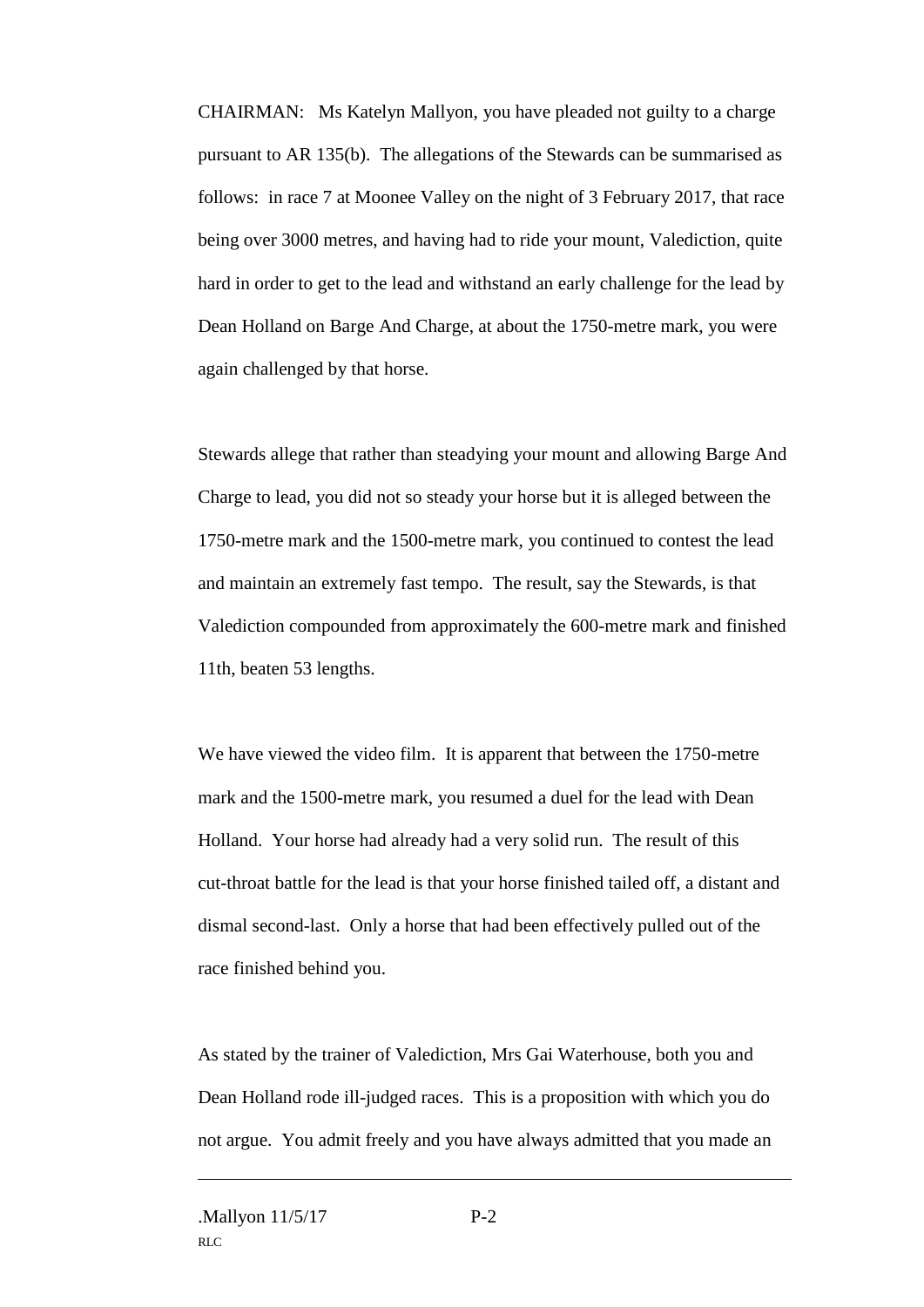error of judgment. The question is whether that error of judgment constitutes a breach of the rule.

The standard of proof is that referred to in Briginshaw v Briginshaw (1938) CLR 336. The standard is the balance of probabilities with what could be described as the Briginshaw gloss on it, the degree of comfortable satisfaction. The rule itself is designed to punish not a mere error of judgment but the rider's conduct must be culpable, in the sense that objectively judged, it is found to be blameworthy. So put simply, something more than a mere error of judgment must be established and blameworthiness or culpability must be found objectively.

Mr O'Sullivan put forward a number of explanations and circumstances on your behalf. These include your instructions to be forward, although we do not accept and we do not think that you allege that they extended to leading at all costs. It was the overall instruction to keep the horse in a good rhythm and not, for example, to suddenly restrain it. It was the apparent intention of Dean Holland approaching the winning post with a lap to go to ease out of the contest for the lead, and the issue of whether he ignored your question as to what he was doing. There was also the issue of the downhill gradient from approximately the 1600-metre mark.

We take all of these matters into account. However, the fact remains that you opted to enter into a type of two-horse war for the lead and both horses inevitably punctured and tailed out. Those who backed Valediction would